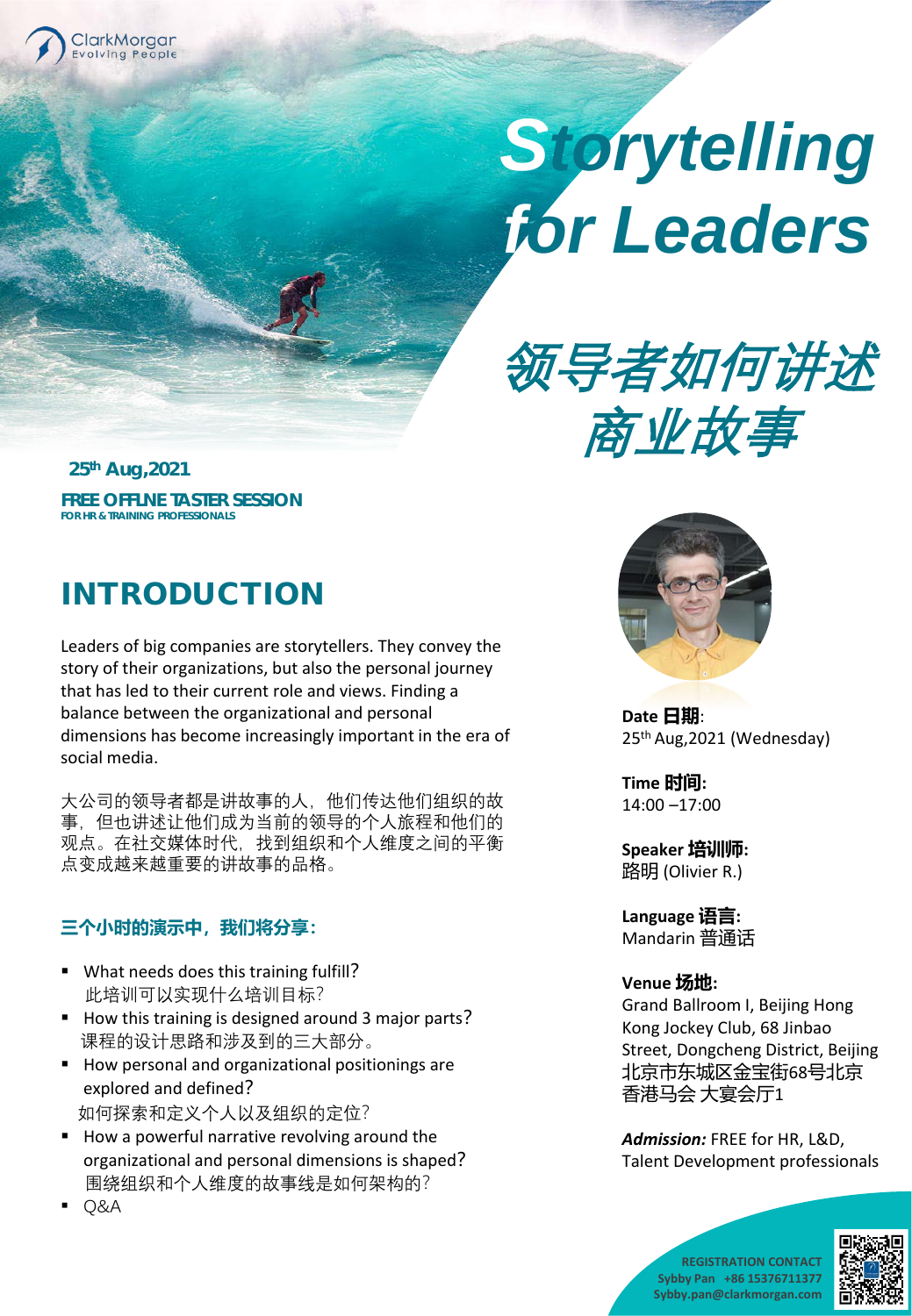# **TRAINER PROFILE**

# **Olivier Ruelle**



**NATIONALITY:** French (Based in Hangzhou) **LANGUAGE:** English, Mandarin, German, French **MAIN TRAINING AREAS:**

- 领导者讲述商业故事
- 路演
- 发言人培训
- 危机公关
- 跨文化沟通

Olivier是一位对中国有深入了解的沟通专家,他已在中国工作和生活了20多年。 他出色的汉语水平和对中国文化和品格的深入了解,使他在中国的环境中工作和 生活感到游刃有余。他有的不仅是高度的专业素养和丰富的经验,他也有着杰出 的学术背景,这使得他也可以从不同的角度处理问题并提出灵活的解决方案。自 2007 年以来,他就成功地担任了一些著名全球公司的顾问。与此同时,他也有 着管理工厂、创业和主持电视节目的实践经验。

迄今为止,Olivier培训全球和中国公司的高管已有14年的历史。培训对象包括 CEO、业务部门经理和工厂经理。他一直合作的客户包括大众汽车集团、西门子、 ABB、捷豹路虎、赛峰、诺华、阿斯利康、李宁、GE医疗、DHL 等。

他的专长是沟通技巧,包括讲述商业故事、媒体采访、演讲技巧和危机公关。在 这些课程中,他帮助客户获得技能,使他们能够有效地与内部和外部的各种利益 相关者沟通。与此同时,他还为培训对象提供有关中国社会和政治环境的见解, 以及跨文化问题的指导。他培训的重点放在实践练习上,以帮助学员提高技能并 成为更好的讲故事者和发言人。

路明在中国华南地区管理过两家工厂,这让他对管理的复杂性有了很好的了解。 同时,作为一名香港理工大学社会学博士,他将这些不同的经验引入在他的培训 中。用简单的理论框架提供易懂的方法论,而培训的重点在于实践和练习。